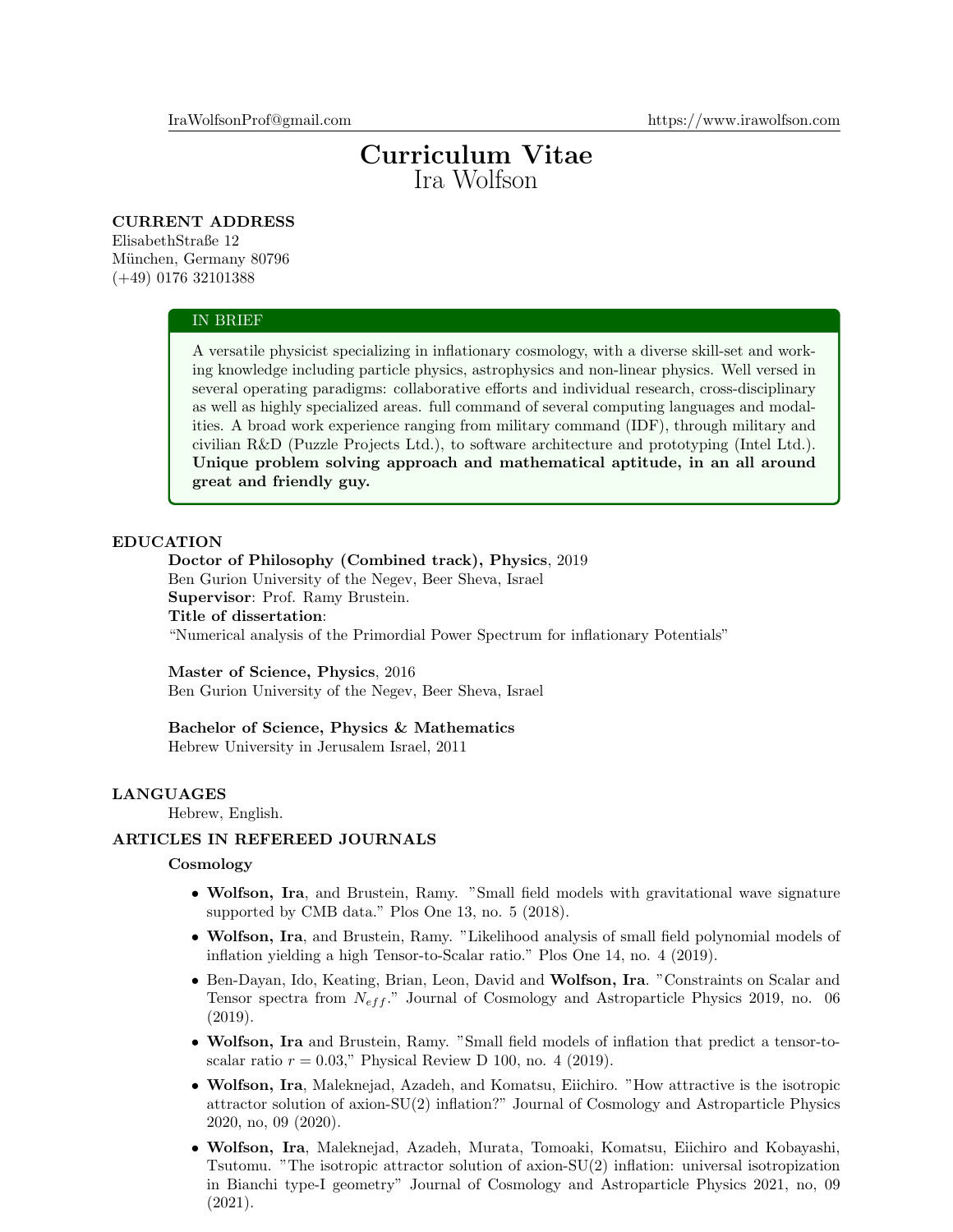## Non-linear physics

• Wolfson, Ira, Ben-Abu, Yuval, Eshach, Haim and Yizhaq, Hezi. "Energy, Christiaan Huygens, and the Wonderful Cycloid—Theory versus Experiment." Symmetry 10, no. 4 (2018).

## Statistical Mechanics

• Wolfson, Ira, Schramm, Netta R., Biton, Yoav Y. and Ben-Abu, Yuval. "The rain stick, a simple model for the dynamics of particles passing obstacles in a gravitational field." Physica A: Statistical Mechanics and Its Applications 528 (2019).

## Outreach/Education

- Ben-Abu, Yuval, Wolfson, Ira, Baran, Gil, and Yizhaq, Hezi. "Downhill cycling symmetry breaking: how the rider foils experiment." Physics Education 52, no. 6 (2017).
- Wolfson, Ira, Ben-Abu, Yuval and Yizhaq, Hezi. "Finding the speed of a bicycle in circular motion by measuring the lean angle of the bicycle." Physics Education 53, no. 3 (2018).
- Ben-Abu, Yuval, Yizhaq, Hezi, Eshach, Haim and Wolfson, Ira. "Interweaving the Numerical Kinematic Symmetry Principles in School and Introductory University Physics Courses." Symmetry 11, no. 2 (2019).

## SUBMITTED ARTICLES

## NeuroScience

• Ben-Abu, Yuval, Wolfson, Ira, Cloake, Alex, Contera, Sonia, and Tucker, Stephen. "Non markovian rate process of TRP ion channel activity".

## PRESENTATIONS & TALKS

# Invited talks

• No-go areas in the Axion-SU(2) Chromo-Natural model, and the spectator model solution. Zooming in on Axions in the Early Universe. CERN (2020)

# **Conferences**

- Advances in GW yielding small field models. Inflation, Alternatives and Gravitational Waves - Ariel University (2019)
- Small field models GW in theory and practice disproving and reviving the theory. CMB from A to Z - Ecole de Luminy, Corsica (2017)
- Gravitational waves from small field models preferred potentials for  $r=0.001$ COSMO17 APC,IAP -Paris (2017)
- How being fat can save your life Negev physics FETE 2017 (2017)
- Small field models and Gravitational waves a numerical precursor CosPa 2016, University of Sydney Australia (2016)
- Symmetry for dummies Be'eroTed (2015)
- Physics of Water Polo and playing dirty Negev Physics FETE 2015 (2015).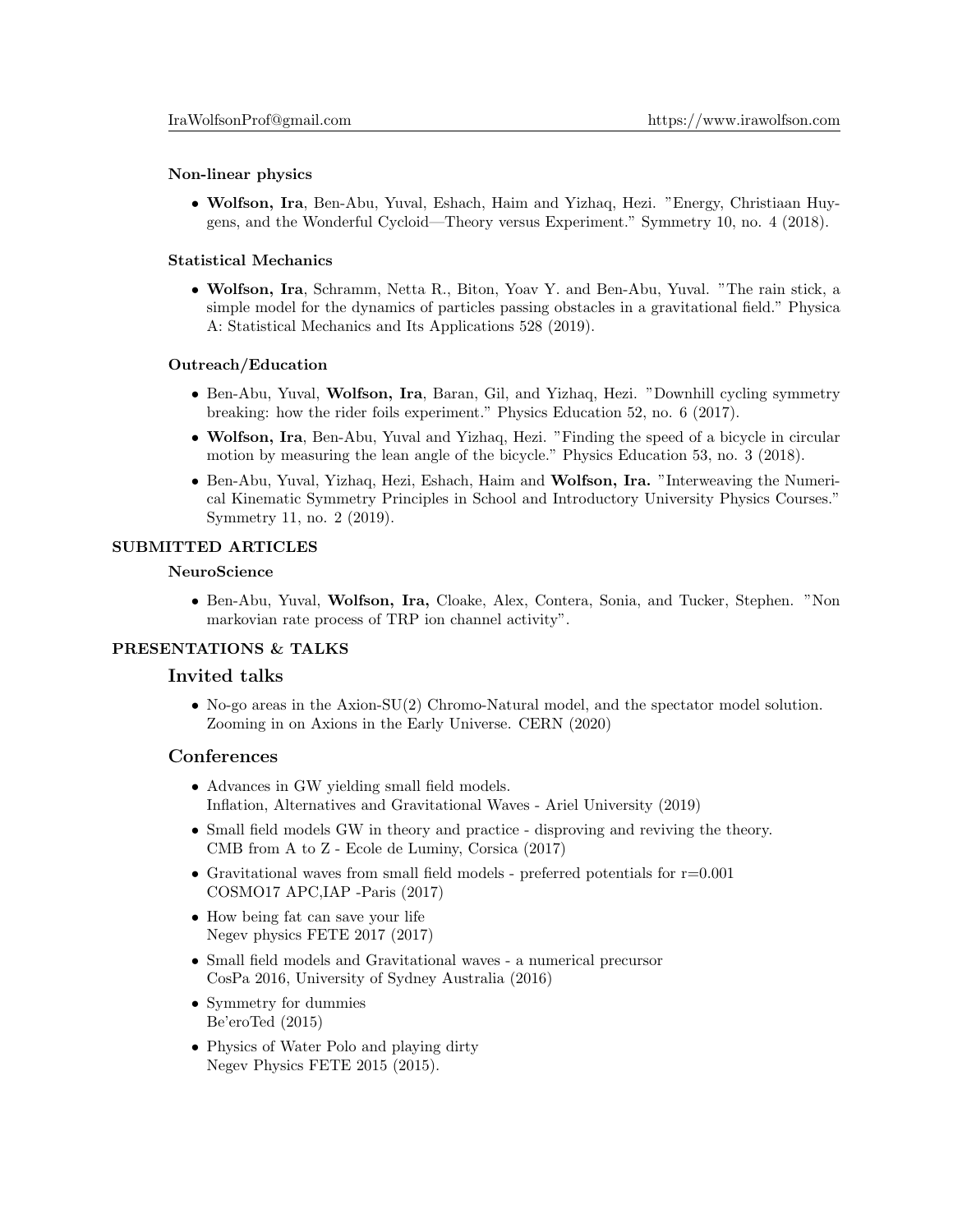## Seminars

- Small field models with large tensor to scalar ratio Numerical study Max-Planck-Institute for Astrophysics (2019).
- A disturbance in analytics Ben-Gurion University of the Negev (2019).
- Analytical failings in predicting CMB observables: The case for numerics. Lawrence Berkeley National Labs (2019).
- Small field models with significant GW signal University of California Los Angeles (2017)
- Small field models and Gravitational Waves. University of Melbourne (2016).
- Small field models with significant GW signal Universite de Geneve (2016)
- Ahead of the hunt Leading small field inflationary potential. Ben Gurion University of the Negev (2016).

## HONORS AND AWARDS

Minerva Post-Doctoral Fellowship, 2019-2020 Minerva Short-Term Research grant, 2018 CNRS travel grant, 2017,2018. Physics department scholarship for PhD studies, 2014-2018 M.Sc. excellence scholarship 2011-2014 CET scholarship for young scientists 2010 HUJI excellence award for B.Sc. studies 2007

## MEMBERSHIPS

Member of American Physics Society (APS),since 2018 Member of Israeli Physics Society (IPS), since 2016.

# PROFESSIONAL EXPERIENCE

| Minerva Post Doctoral Fellow           | Max-Planck-Institute for Astrophysics<br>Karl-Schwarzschild-Str. 1<br>85748 Garching, Germany      | 2019-2020 |
|----------------------------------------|----------------------------------------------------------------------------------------------------|-----------|
| PhD student                            | Ben Gurion University of the Negev<br>Beer Sheva, Israel                                           | 2014-2019 |
| dial Black holes. (Adv. Ramy Brustein) | Early universe cosmology: Small field inflationary models, Primordial Gravitational Waves, Primor- |           |
| M.Sc. Student                          | Ben Gurion University of the Negev<br>Beer Sheva, Israel                                           | 2012-2014 |
|                                        |                                                                                                    |           |

Numerical Cosmology: CMB analysis that includes scalar index running and running of running. B-mode analysis. (Adv. Ramy Brustein)

| E <sub>2</sub> E solution                                                                        | Intel Ltd.                | 2010-2013 |
|--------------------------------------------------------------------------------------------------|---------------------------|-----------|
| prototyping professional                                                                         | Jerusalem campus, Israel. |           |
| Incorporating cutting edge technologies into new business solutions. Building prototype software |                           |           |
| suites, algorithms and automated tests.                                                          |                           |           |

| <b>B.Sc.</b> Student | Hebrew University of Jerusalem | 2007-2011 |
|----------------------|--------------------------------|-----------|
|                      | Jerusalem. Israel.             |           |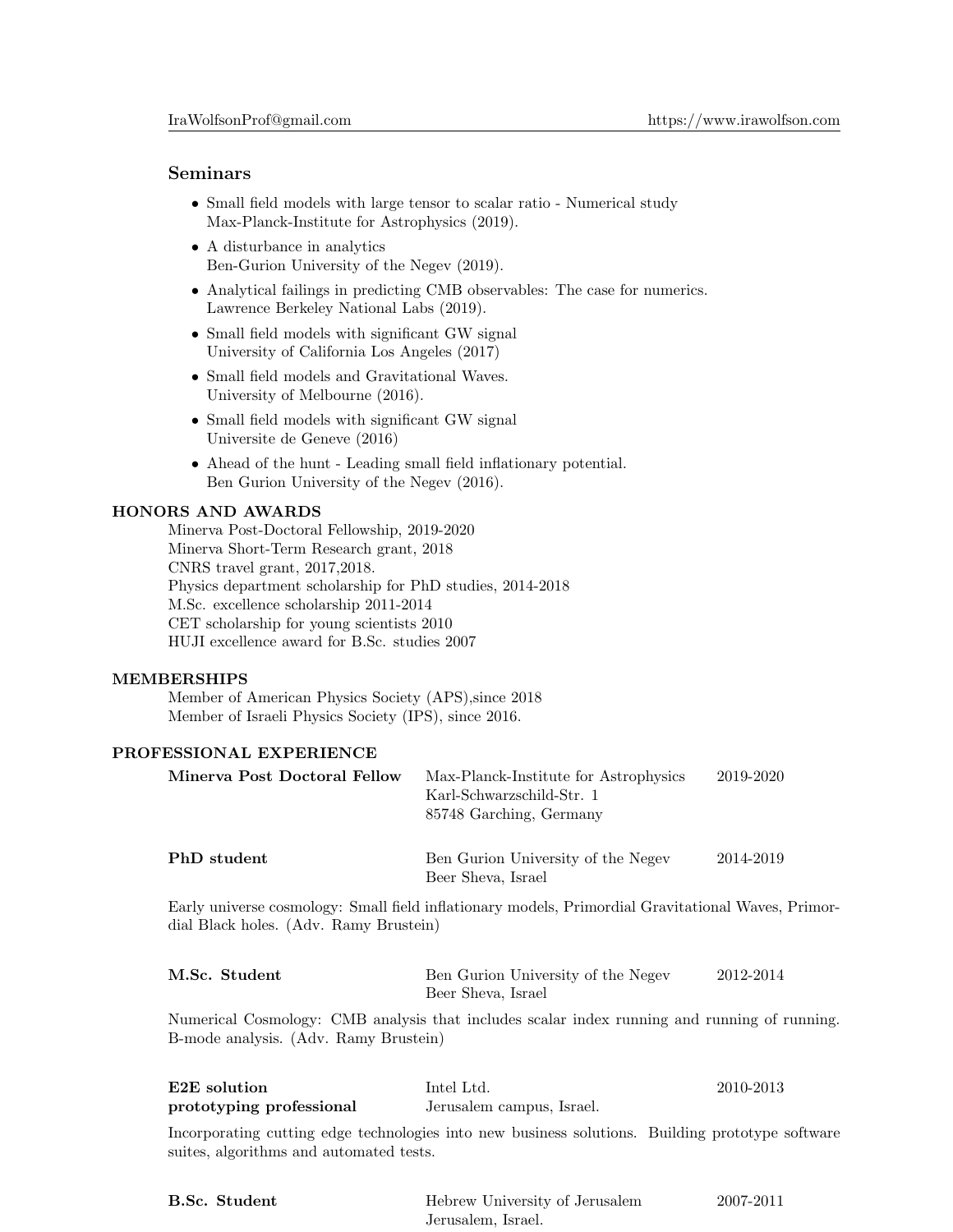Physics, Mathematics, with augmented Computer Science courses. Advanced seminars: 'Chaos and Non-Linear Physics' and 'Advanced Inequalities'.

| Martial Arts student                                                                                                                                                                                                                                                                                                     | Master Donald Rubbo | 2007 |
|--------------------------------------------------------------------------------------------------------------------------------------------------------------------------------------------------------------------------------------------------------------------------------------------------------------------------|---------------------|------|
| for internal chinese martial arts San Rafael, CA, USA.                                                                                                                                                                                                                                                                   |                     |      |
| $\mathbf{F}^{(1)}$ . $\mathbf{F}^{(1)}$ . $\mathbf{F}^{(2)}$ . $\mathbf{F}^{(3)}$ . $\mathbf{F}^{(4)}$ . $\mathbf{F}^{(5)}$ . $\mathbf{F}^{(6)}$ . $\mathbf{F}^{(7)}$ . $\mathbf{F}^{(8)}$ . $\mathbf{F}^{(8)}$ . $\mathbf{F}^{(8)}$ . $\mathbf{F}^{(8)}$ . $\mathbf{F}^{(8)}$ . $\mathbf{F}^{(8)}$ . $\mathbf{F}^{(8)}$ |                     |      |

Full time student of traditional chinese martial arts. Studying Kung Fu, Tai Chi, Xing Yi and Bagua with Master Donald Rubbo.

| C4I project management | Puzzle Projects Ltd.    | 2006-2007 |
|------------------------|-------------------------|-----------|
|                        | Zichron Yaakov, Israel. |           |

Developing C4I (Control Command Communications, Computers & Intelligence) solutions for the security industry. Design, Prototyping, Development and operational acceptance tests.